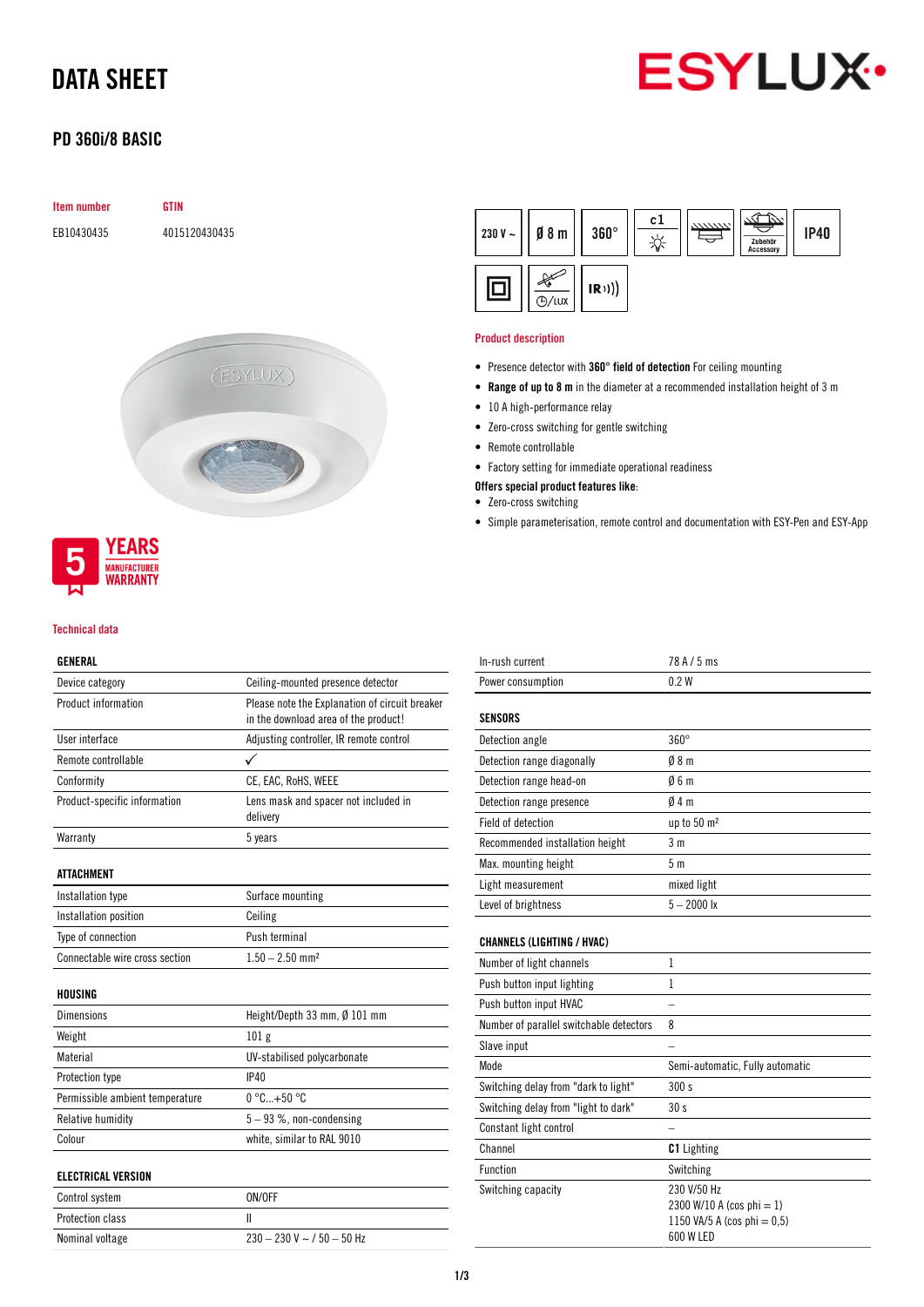# DATA SHEET

# **ESYLUX**

# PD 360i/8 BASIC

| Item number                | <b>GTIN</b>                 |              |                                                                                                                                                            |                                                                                            |                                  |                 |  |
|----------------------------|-----------------------------|--------------|------------------------------------------------------------------------------------------------------------------------------------------------------------|--------------------------------------------------------------------------------------------|----------------------------------|-----------------|--|
| EB10430435                 | 4015120430435               |              |                                                                                                                                                            |                                                                                            |                                  |                 |  |
| Switch contact             | make contact / non-floating |              |                                                                                                                                                            | Impulse mode                                                                               | ✓                                |                 |  |
| Push button input          |                             | $\checkmark$ |                                                                                                                                                            | Switch-off delay time                                                                      | 15 s30 min (adjustable in steps) |                 |  |
|                            |                             |              |                                                                                                                                                            |                                                                                            |                                  |                 |  |
| <b>Factory settings</b>    |                             |              |                                                                                                                                                            |                                                                                            |                                  |                 |  |
| GENERAL                    |                             |              |                                                                                                                                                            | <b>CHANNELS (LIGHTING / HVAC)</b>                                                          |                                  |                 |  |
| Sensitivity                |                             | 100 %        |                                                                                                                                                            | C1 Lighting<br>Channel                                                                     |                                  |                 |  |
|                            |                             |              |                                                                                                                                                            | Level of brightness/switching threshold                                                    | 500 lx                           |                 |  |
|                            |                             |              |                                                                                                                                                            | Switch-off delay time                                                                      | 5 min                            |                 |  |
| <b>Accessories</b>         |                             |              |                                                                                                                                                            |                                                                                            |                                  |                 |  |
| <b>Product designation</b> |                             | Item number  | <b>Product description</b>                                                                                                                                 |                                                                                            |                                  | <b>GTIN</b>     |  |
| Cover                      |                             |              |                                                                                                                                                            |                                                                                            |                                  |                 |  |
| <b>BASIC 8 LENS MASK</b>   |                             | EB10423093   | Spare part Lens mask 8 m                                                                                                                                   |                                                                                            |                                  | 4015120423093   |  |
|                            |                             |              |                                                                                                                                                            |                                                                                            |                                  |                 |  |
| <b>Mounting</b>            |                             |              |                                                                                                                                                            |                                                                                            |                                  |                 |  |
| MOUNTING SET IP20 FM 62 WH |                             | EP10425929   |                                                                                                                                                            | Recessed ceiling mounting set includes installation bracket and dust-protected box, 62 mm  |                                  | 4015120425929   |  |
| <b>BASIC SPACER WH</b>     |                             | EB10423130   |                                                                                                                                                            | Spacer for BASIC series, white, compatible with BASIC IP40 variants                        |                                  | 4015120423130   |  |
| Protection                 |                             |              |                                                                                                                                                            |                                                                                            |                                  |                 |  |
| BASKET GUARD ROUND LARGE   |                             | EM10425608   |                                                                                                                                                            | Basket guard for presence and motion detectors and smoke detectors, Ø 180 mm, height 90 mm |                                  | 4015120425608   |  |
| <b>Remote control</b>      |                             |              |                                                                                                                                                            |                                                                                            |                                  |                 |  |
| ESY-Pen                    |                             | EP10425356   | 4015120425356<br>ESY-Pen and ESY-App, two tools for every task: (1) Parameterisation, (2) remote control, (3) light<br>measurement, (4) project management |                                                                                            |                                  |                 |  |
| REMOTE CONTROL MDi/PDi     |                             | EM10425509   | IR remote control for presence detectors and motion detectors                                                                                              |                                                                                            |                                  | 4015120425509   |  |
|                            |                             |              |                                                                                                                                                            |                                                                                            |                                  |                 |  |
| <b>Dimension drawing</b>   |                             |              |                                                                                                                                                            | <b>Field of detections</b>                                                                 | <b>Detection range</b>           |                 |  |
|                            |                             |              |                                                                                                                                                            |                                                                                            |                                  |                 |  |
|                            |                             |              |                                                                                                                                                            |                                                                                            | Diagonally (A)                   | $\emptyset$ 8 m |  |
|                            | Ø101mm                      |              |                                                                                                                                                            |                                                                                            |                                  |                 |  |
|                            |                             |              |                                                                                                                                                            |                                                                                            | $\blacksquare$ Frontal (B)       | $\emptyset$ 6 m |  |
|                            |                             |              | $33$ mm                                                                                                                                                    |                                                                                            |                                  |                 |  |
|                            |                             |              |                                                                                                                                                            |                                                                                            |                                  |                 |  |
|                            |                             |              |                                                                                                                                                            | 360°                                                                                       |                                  |                 |  |
|                            |                             |              |                                                                                                                                                            |                                                                                            | $\blacksquare$ Presence area (C) | Ø4m             |  |
|                            |                             |              |                                                                                                                                                            |                                                                                            |                                  |                 |  |
|                            |                             |              |                                                                                                                                                            |                                                                                            |                                  |                 |  |